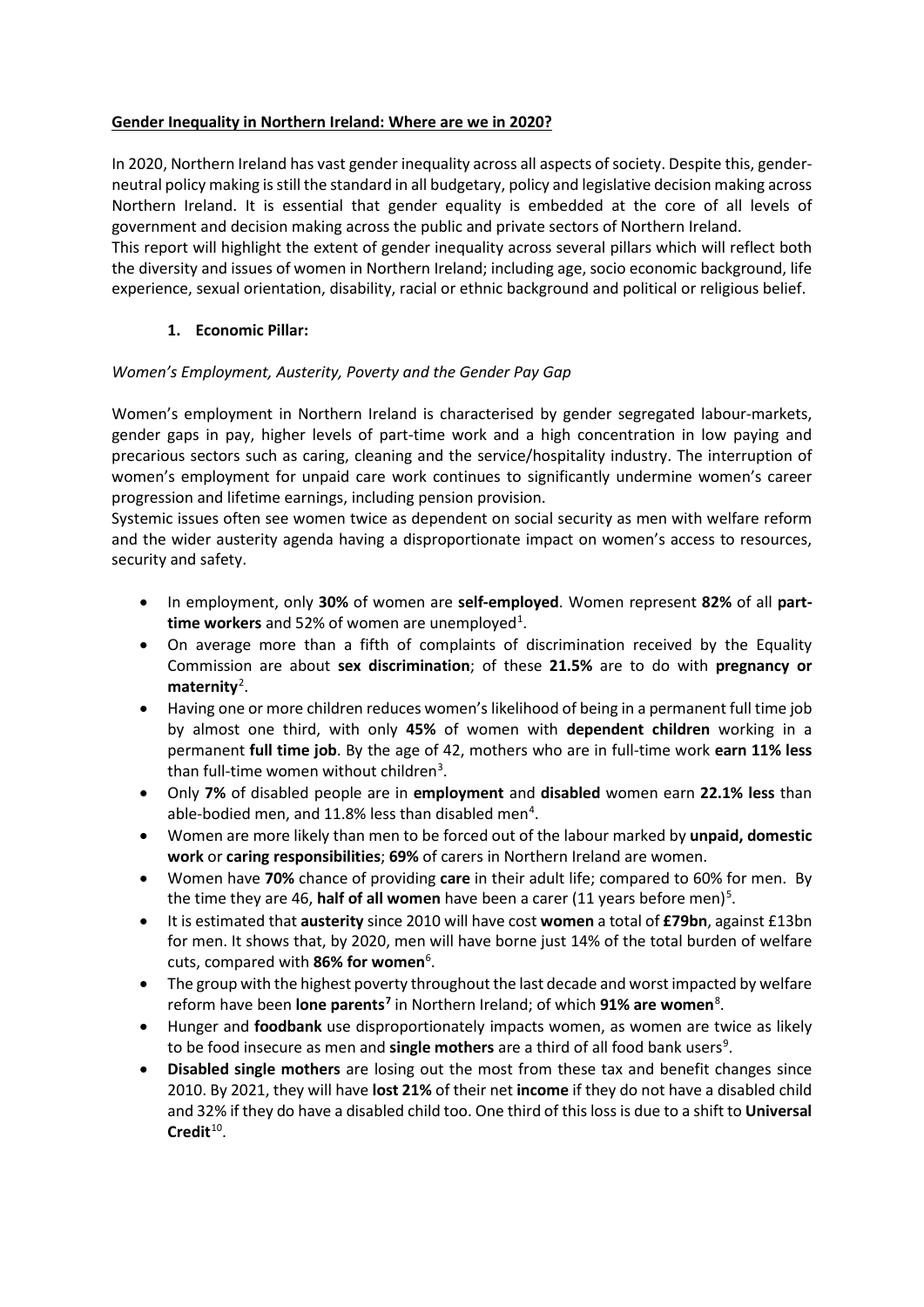- Northern Ireland is the only part of the UK without a government-funded **Childcare** Provision. **Lone parents** and families with a **disabled child** are less likely to be able to afford formal childcare and face further barriers to employment<sup>[11](#page-4-0)</sup>
- **Rural** women suffer further due to the centralisation of services and access poverty; only **1.3%** of government funding for women's groups goes towards rural women<sup>12</sup>.

# **2. Social Justice Pillar:**

## *Violence against Women, Education and Training*

Despite startling statistics in Northern Ireland, domestic and sexual violence continue to be underreported and prosecutions remain low and, as noted by CEDAW, Domestic Abuse Legislation remains inadequate.

- In 2018-19 the PSNI recorded **31,682 domestic abuse incidents**, this increased **10%** on the previous year and is the highest level in 15 years. There were **16,182** recorded **domestic abuse crimes**.
- On average the PSNI responded to a **domestic abuse** incident every 17 minutes, while domestic abuse accounted for **16% of all crime**.
- In the same period the PSNI recorded **2,423 sexual offences** and **1,023 reports of rape[13](#page-4-2)**.
- Northern Ireland was identified as having the **joint highest levels of femicide** in Europe in 2017, with 8 women murdered in a homicide with a domestic motivation<sup>[14](#page-4-3)</sup>. In 2018-19 the PSNI recorded 4 murders with a domestic motivation, all of those **murdered** were **women**.

In addition, the extent to which women feel prepared to participate in education and training depends on a number of factors including childcare, transport and cost. Women's organisations offer community education which attempts to address these barriers particularly for women from disadvantaged and rural areas. Women need access to education and training to make the move from benefits to work, yet the Government are not supporting this. CEDAW has set out a number of recommendations to address gender inequality though education and training including:

- Strengthen efforts to encourage girls to pursue **non-traditional subjects** and take coordinated measures to encourage girls to take up courses in STEM subjects;
- Continue to implement the recommendations of the Women and Equalities Committee contained in the report of October 2018 on **sexual harassment of women and girls in public places;**
- Take measures to introduce mandatory **age-appropriate education** on sexual and reproductive rights in school curricula, including issues such as **gender relations** and responsible **sexual behaviour**, throughout the UK;
- Promote human rights education in schools which includes a focus on the **empowerment** of **girls** and the Convention.
	- **3. Cultural Pillar:**

## *Politics, Public Life, Peacebuilding and Decision-Making*

The Good Friday/Belfast Agreement committed to increasing women's representation in public and political life, yet women remain under-represented in all spheres of political life, at Westminster, in the Stormont Assembly and in local government, as well as in public life, peacebuilding and economic decision-making. In almost every aspect of society, women are underrepresented in positions of power and decision making and overrepresented in low-paying and part time work. Even in sectors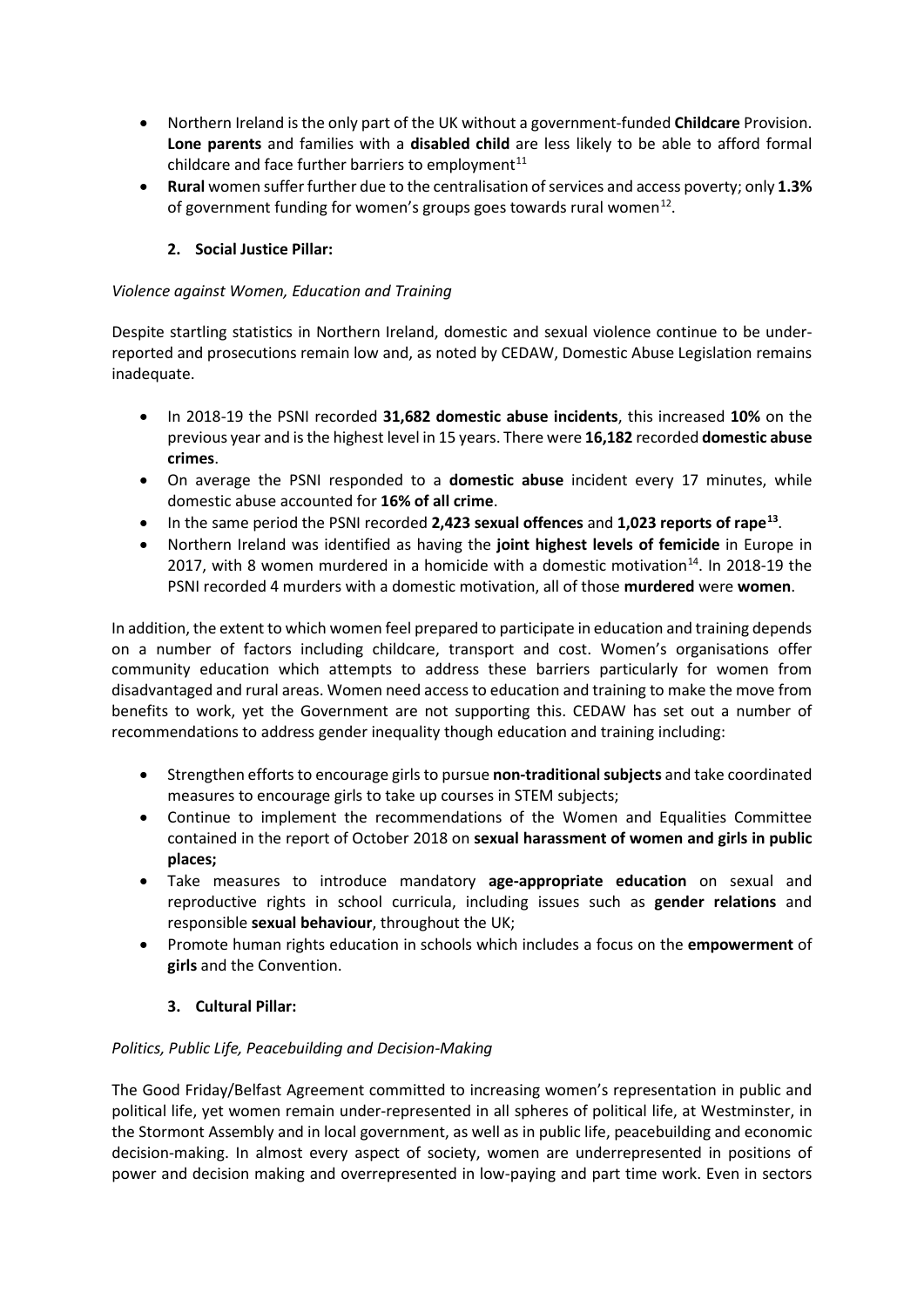where women are the majority of the workforce, such as Teaching or the Health and Social Care sector, men still dominate the senior positions within these professions.

- In NI politics, women represent **37%** of **Lord Mayors**, **26%** of Local **Councillors**, **33%** of **MLAs** and just **22%** of **MPs**[15.](#page-4-4)
- In Public Appointments, women represent **28%** of **Chairs** and **42%** of all **Public Appointments**[16.](#page-4-5)
- Women represent **0%** of **Lord Chief Justice and Lord Justices of Appeal**, just **25%** of **High Court Judges** and **33%** of **County Court Judges**<sup>17</sup>.
- In the PSNI, **zero women** hold the position of **Chief or Deputy Chief Constable** and only **20%** are **Assistant Chief Constables**. Women represent **30%** of **police officers** and **58%** of **all PSNI**  staff<sup>[18](#page-4-7)</sup>.
- In the Civil Service, women represent **33%** of **Permanent Secretaries**; **38%** of **Senior Civil Servants** and **50%** of the **total NICS workforce**[19](#page-4-8).
- In the Education Sector, women represent **27%** of **University Chancellors** or Pro/Deputy Vice Chancellors, **29%** of **FE College Principals** and **60%** of **School Principals**; despite **77%** of **all teachers** being women<sup>[20](#page-4-9)</sup>.
- In the Health and Social Care Sector, women make up **79%** of **all staff** but just **20%** of **Trust Chairs** and **20%** of **Trust CEOs**[21.](#page-4-10)
- In Local Government, women are **42%** of **all employees** but just **27%** of **Council CEOs**[22.](#page-4-11)

## **4. Equality Pillar:**

## *Rights at Risk and Rights in Sight*

Many of the rights women enjoy today are derived from our membership of the EU over the past four decades; particularly in areas of economic activity and employment law<sup>[23](#page-4-12)</sup>. Given the statistics outlined above, it is necessary that these hard-fought rights currently at risk are protected *and* enhanced. Some of the rights achieved through EU membership include **equality** between men and women<sup>[24](#page-4-13)</sup>, the right to **equal pay** for equal work[25](#page-4-14), protection against **discrimination** on the ground of **pregnancy** and maternity<sup>26</sup>, creating measures to provide specific advantages to the **underrepresented gender**<sup>[27](#page-4-16)</sup>, prohibition of discriminations on the **grounds of sex**[28](#page-4-17) and the introduction of **paid holidays**[29](#page-4-18). Worryingly, no guarantees have been made to protect, or enhance, these rights. Further rights at risk include:

- The **removal** of the **EU Charter of Fundamental Rights** from all applications in UK law and judiciary systems. Whilst the UK government would still be required to abide by the **European Convention of Human Rights** (ECHR), the removal of the EU Charter is deeply worrying as it has a much broader level of protection for human rights $30$ .
- Existing EU case law through the **Court of Justice of the European Union** can now be **overturned** in future cases in UK courts and a department from current jurisprudence may lead to a divergence on human rights standards on either side of the border in NI.
- The EU human rights framework is much more robust than the **UK Human Rights Act**, however, the **removal** of both the **Human Rights Act** and the **EU Charter** will make it much more difficult for people to access their rights through the courts, as the **ECHR** is nowhere near as broad or strong as a standalone human rights framework.

When looking through the context of the recently reformed Northern Ireland Assembly, there are several commitments in the 'New Decade, New Approach $31'$  $31'$  (NDNA) deal that relate to women's rights. These include commitments to deliver equality-based strategies on **childcare; anti-poverty; gender; disability; sexual orientation** and more. Further commitments have been made to address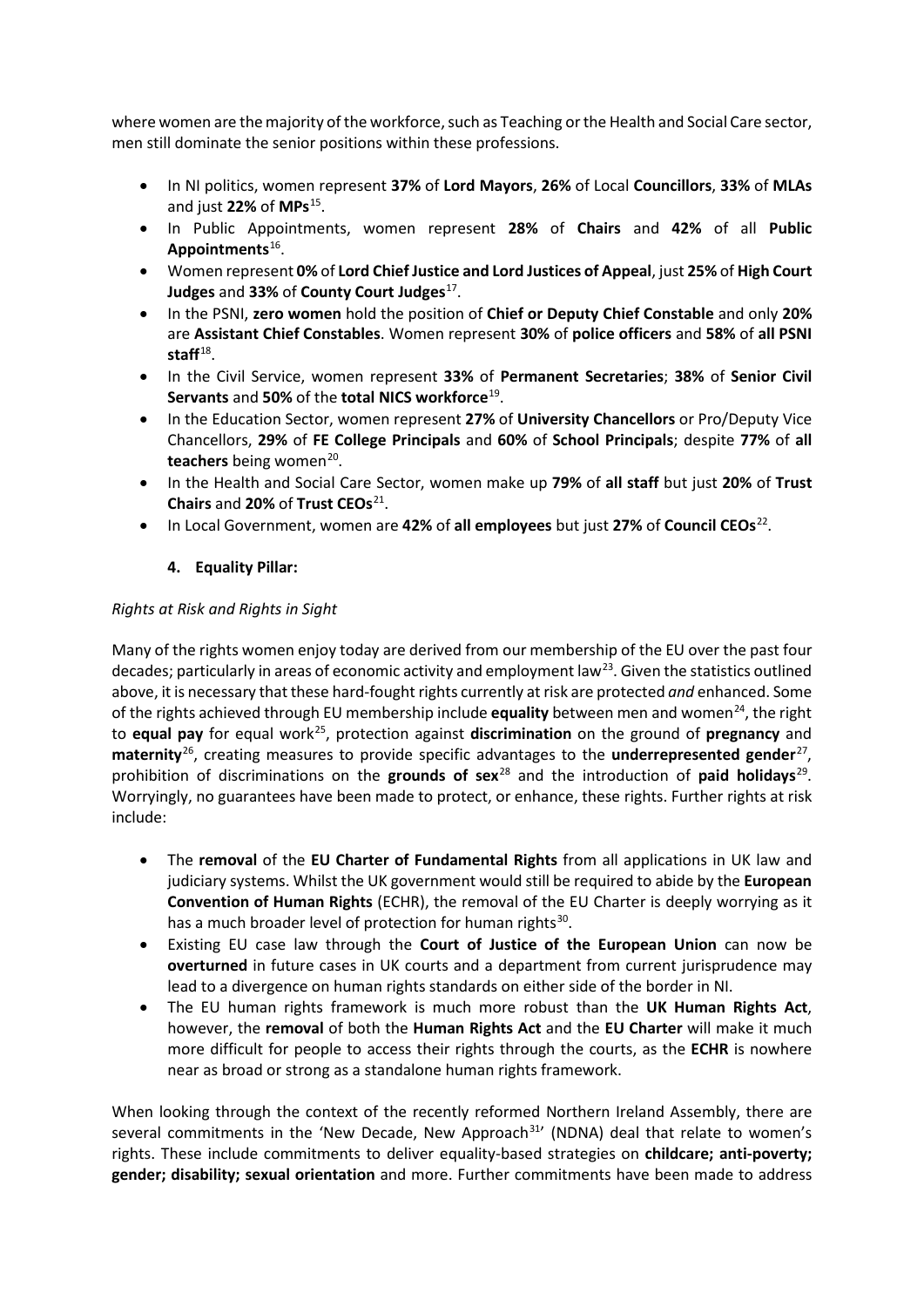<span id="page-3-9"></span>the **Gillen Review[32](#page-4-21)**, to increase funded cycles of **IVF treatment**, and to extend **Welfare Reform mitigations** beyond March 2020. However, the NDNA deal does not mention women or many of the issues outlined above. Further rights that need to be addressed through the Northern Ireland Assembly include:

- Domestic violence and coercive control legislation that is fit for purpose;
- Tackling gender pay gaps and discrimination;
- Scrapping the Universal Credit Two-Child Limit;
- Addressing the historic underinvestment in rural women;
- Rectifying the under-representation of women in politics, public life and decision-making;
- Tackling the rise of misogyny as a hate crime, particularly towards trans women, BME women and disabled women;
- Standardising RSE and tackling rape culture;
- Fully supporting and financing perinatal mental health services and much more.

#### **Conclusion:**

**.** 

The statistics presented verify that gender inequality is prevalent in all aspects of society in Northern Ireland; including the public and private sectors. To address the structural barriers that women face, gender equality needs to be embedded at the core of all policy, legislative and budgetary decision making. Despite existing legislation banning discrimination against women, and recommendations from international bodies such as CEDAW to address such issues, wide-spread discrimination and structurally supported barriers still exist for women. With all factors considered, it is necessary to not only protect existing human rights protections for women, but to enhance them and totally reform decision-making and power structures in Northern Ireland. For decades, legislation in Northern Ireland has not been considered through a gender budgeting lens and women have suffered disproportionately as a result. Further gaps in legislation, alongside inadequate funding provisions and absent, insufficient or outdated strategies, have negatively impacted the lives of women in Northern Ireland. The women of Northern Ireland have created a roadmap on how to address these issue[s here.](http://www.womensregionalconsortiumni.org.uk/sites/default/files/Women%27sManifesto2019.pdf)

#### *Written by Rachel Powell, Women's Sector Lobbyist – WRDA - [rachel.powell@wrda.net](mailto:rachel.powell@wrda.net)*

<span id="page-3-1"></span>https://www.nisra.gov.uk/news/women-northern-ireland-2018.<br><sup>2</sup> Equality Commission Northern Ireland, (2019), 'Pregnancy and maternity discrimination remains an issue for working mothers'[, https://www.equalityni.org/Blog/Articles/August-2019/Pregnancy-and-maternity](https://www.equalityni.org/Blog/Articles/August-2019/Pregnancy-and-maternity-discrimination-remains-an)[discrimination-remains-an](https://www.equalityni.org/Blog/Articles/August-2019/Pregnancy-and-maternity-discrimination-remains-an)

<span id="page-3-2"></span><sup>3</sup> TUC, (2016), 'The Motherhood Pay Penalty',

<https://www.tuc.org.uk/sites/default/files/MotherhoodPayPenalty.pdf>

<span id="page-3-3"></span><sup>4</sup> UK Women's Budget Group, (2018), 'Disabled Women and Austerity', [https://wbg.org.uk/wp](https://wbg.org.uk/wp-content/uploads/2018/10/Disabled-women-October-2018-w-cover-2.pdf)[content/uploads/2018/10/Disabled-women-October-2018-w-cover-2.pdf](https://wbg.org.uk/wp-content/uploads/2018/10/Disabled-women-October-2018-w-cover-2.pdf)

<span id="page-3-4"></span><sup>5</sup> Carers UK (2019), 'Will I care? The likelihood of being a carer in adult life':

http://www.carersuk.org/images/News\_campaigns/CarersRightsDay\_Nov19\_FINAL.pdf

<span id="page-3-5"></span> $6$  Keen, R., Cracknell, R. (2017), 'Estimating the gender impact of tax and benefit changes', Commons Briefing Papers SN06758,<http://researchbriefings.files.parliament.uk/documents/SN06758/SN06758.pdf>

<span id="page-3-6"></span><sup>7</sup> UK Women's Budget Group, (2016), 'A cumulative gender impact assessment of ten years of austerity policies'[,https://wbg.org.uk/wpcontent/uploads/2016/11/De\\_HenauReed\\_WBG\\_GIAtaxben\\_briefing\\_2016\\_0](https://wbg.org.uk/wpcontent/uploads/2016/11/De_HenauReed_WBG_GIAtaxben_briefing_2016_03_06.pdf) [3\\_06.pdf](https://wbg.org.uk/wpcontent/uploads/2016/11/De_HenauReed_WBG_GIAtaxben_briefing_2016_03_06.pdf)

<span id="page-3-7"></span><sup>8</sup> Women's Regional Consortium, (2019), 'Impact of Ongoing Austerity: Women's Perspectives', [http://www.womensregionalconsortiumni.org.uk/sites/default/files/Impact%20of%20Ongoing%20Austerity%](http://www.womensregionalconsortiumni.org.uk/sites/default/files/Impact%20of%20Ongoing%20Austerity%20Women%27s%20Perspectives.pdf) [20Women%27s%20Perspectives.pdf](http://www.womensregionalconsortiumni.org.uk/sites/default/files/Impact%20of%20Ongoing%20Austerity%20Women%27s%20Perspectives.pdf)

<span id="page-3-0"></span><sup>1</sup> From Northern Ireland Statistics and Research Agency (2018), Women in Northern Ireland 2018:

<span id="page-3-8"></span><sup>9</sup> Sheffield Political Economy Research Institute (2018), 'Types of Families Most Likely to Need a Foodbank', <https://www.sheffield.ac.uk/news/nr/speri-foodbanks-trussell-trust-1.771247>